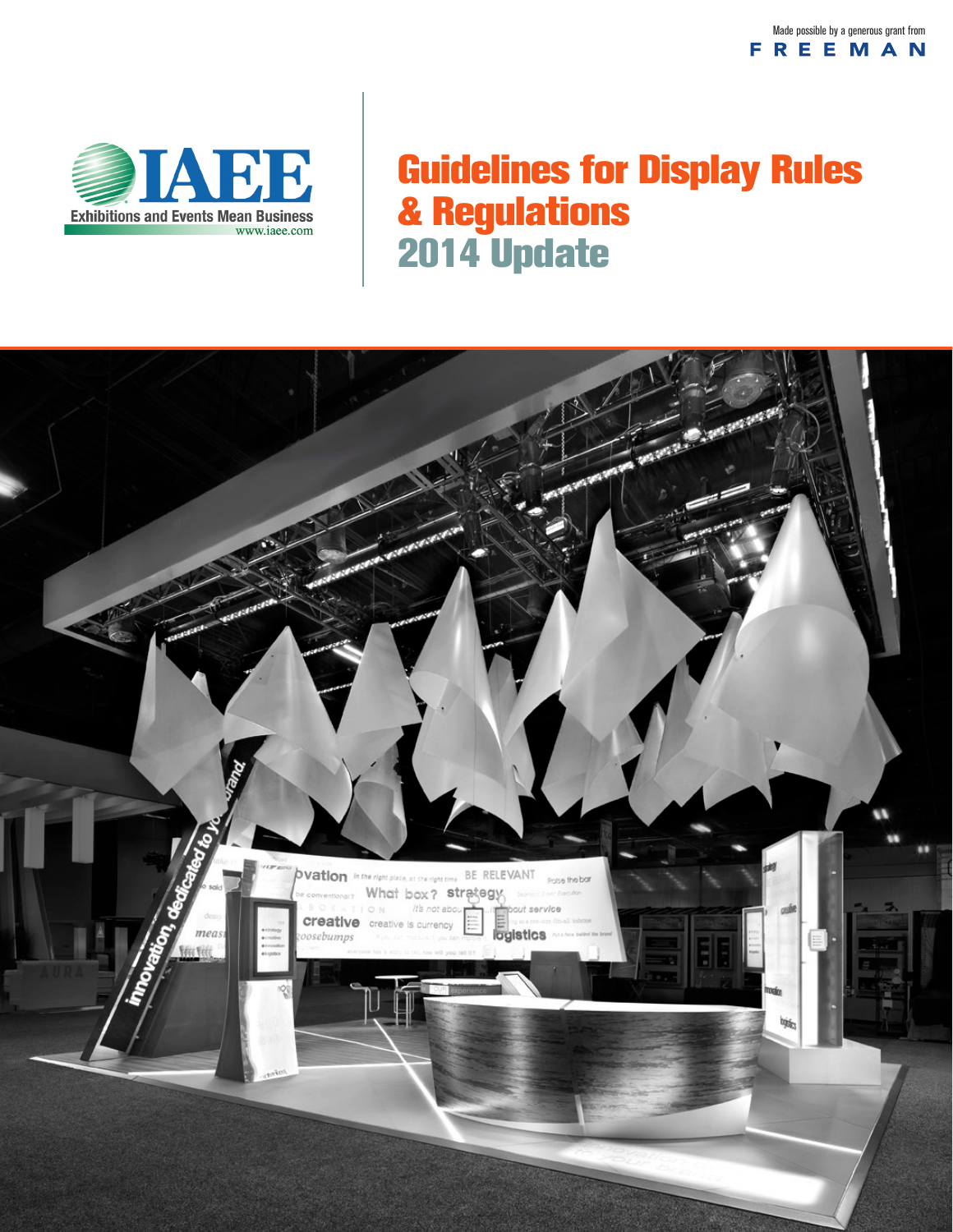### **Contents** (1.524M)  $\sim$

|      | <b>Linear Booth and Corner Booth</b>  | $\overline{4}$ |
|------|---------------------------------------|----------------|
|      | <b>Perimeter Booth</b>                | $\sqrt{5}$     |
|      | End-cap Booth                         | 6              |
|      | Peninsula Booth                       | $\overline{1}$ |
|      | Split Island Booth                    | 8              |
| حيجة | <b>Island Booth</b>                   | 9              |
|      | <b>Extended Header Booth</b>          | $10\,$         |
|      | <b>Other Important Considerations</b> | 11             |
|      |                                       |                |

Issues Common To All Booth Types 12-14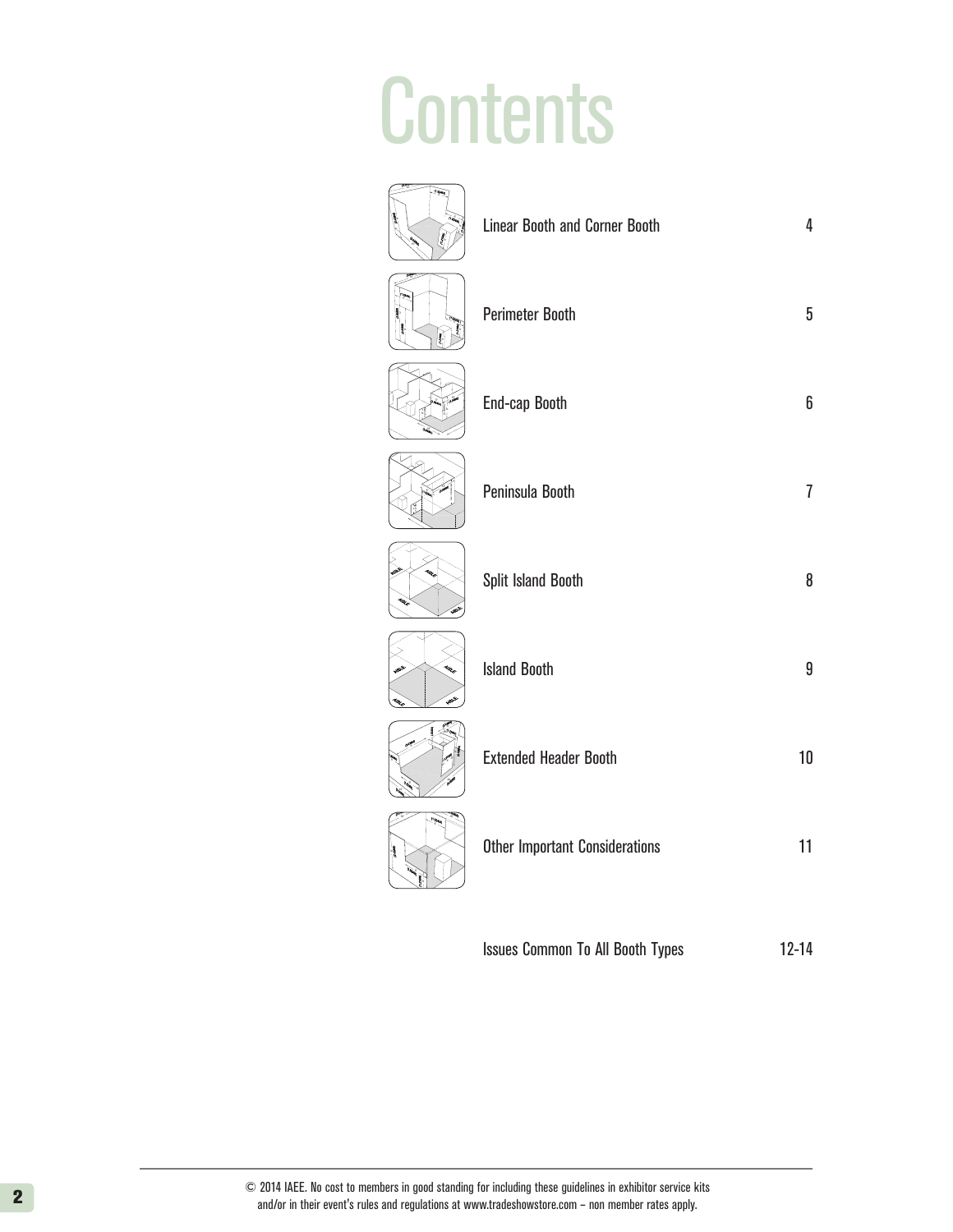### Guidelines for Display Rules and Regulations 2014 Update

The following *Guidelines for Display Rules and Regulations* have been established by the International Association of Exhibitions and Events™ (IAEE). *Guidelines for Display Rules and Regulations* are created to promote continuity and consistency among North American exhibitions and events. They are the model for most domestic exhibitions and events. It is recommended that exhibition organizers include a copy in the Exhibition Prospectus and/or Exhibitor Rules and Regulations.

This revised 2014 edition of IAEE's *Guidelines for Display Rules and Regulations* is offered as a resource for exhibitions and events organizers to use in creating consistent and fair exhibiting standards for their events. These *Guidelines* afford exhibitors a maximum return on their exhibit investments. Compliance with fire, safety, Americans with Disabilities Act (ADA), and other state, federal or provincial government requirements has also been addressed. However, always check with a local exhibition service contractor and the facility for local regulations.

It is IAEE's goal that the display rules and regulations, ultimately developed by each exhibitions and events organizer, shall provide exhibitors with all the information necessary to properly design and build exhibits, as well as plan their booth's layout and content. Show organizers should present the professional standards expected of exhibitors. Finally, they should assure all exhibitors, regardless of exhibit size or location, an environment conducive to successful interaction with their audiences.

IAEE is a global association that serves as the foremost authority on exhibitions and events management and operations.

**For display rules and regulations specific to an exhibition or event, consult the exhibition or event organizer.**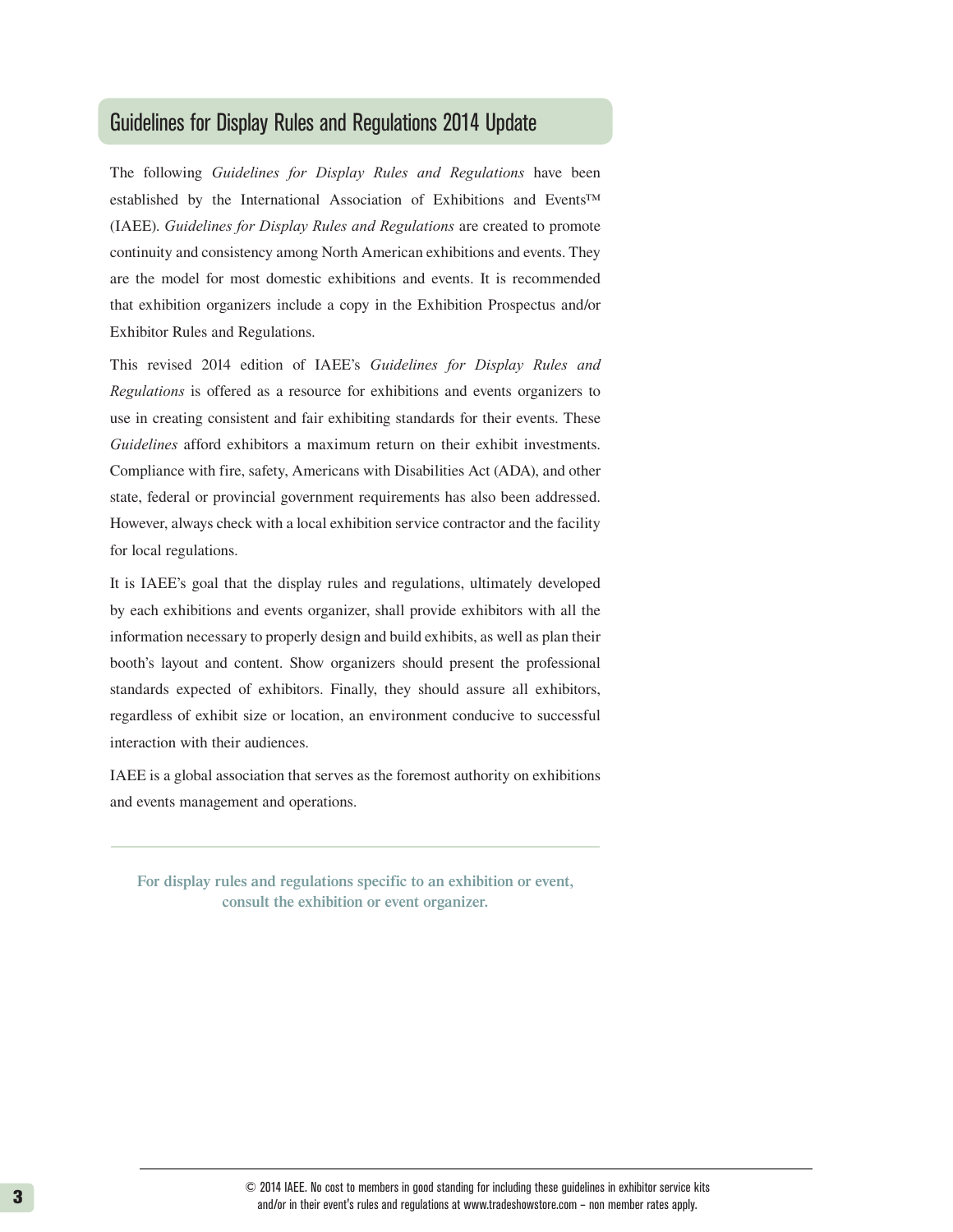### Linear Booth

Linear Booths, also called "in-line" booths, are generally arranged in a straight line and have neighboring exhibitors on their immediate right and left, leaving only one side exposed to the aisle.

#### **Dimensions**

are most commonly 10ft (3.05m) wide and 10ft  $(2.44m)$  is generally specified. For purposes of consistency and ease of layout and/ or reconfiguration, floor plan design in increments of 10ft (3.05m) has become the de facto standard in the United States. Therefore, unless constricted by space or other limitations, Linear Booths (3.05m) deep, i.e. 10ft by 10ft (3.05m by 3.05m). A maximum back wall height limitation of 8ft

#### Use of Space

Regardless of the number of Linear Booths utilized, 8' is applied only to that portion of exhibit space<br>is within 10ft (3.05m) of an adjoining booth. The maximum height of 8ft (2.44m) is allowed only in the rear half of the booth space, with a 4ft 5' or more Linear Booths are used in combination as a<br>single exhibit space, the 4ft (1.22m) beight limitation e.g. 10ft by 20ft (3.05m by 6.10m), 10ft by 30ft (3.05m by 9.14m), 10ft by 40ft (3.05m by12.19m), etc. display materials should be arranged in such a manner so as not to obstruct sight lines of neighboring exhibitors. (1.22m) height restriction imposed on all materials in the remaining space forward to the aisle. (See Line-of-Sight exception on page 8.) Note: When three single exhibit space, the 4ft (1.22m) height limitation is applied only to that portion of exhibit space which

### Corner Booth

Series of in-line booths with exposure to intersecting A Corner Booth is a Linear Booth at the end of a aisles on two sides. All other guidelines for Linear Booths apply.





10' X 10' LINEAR BOOTH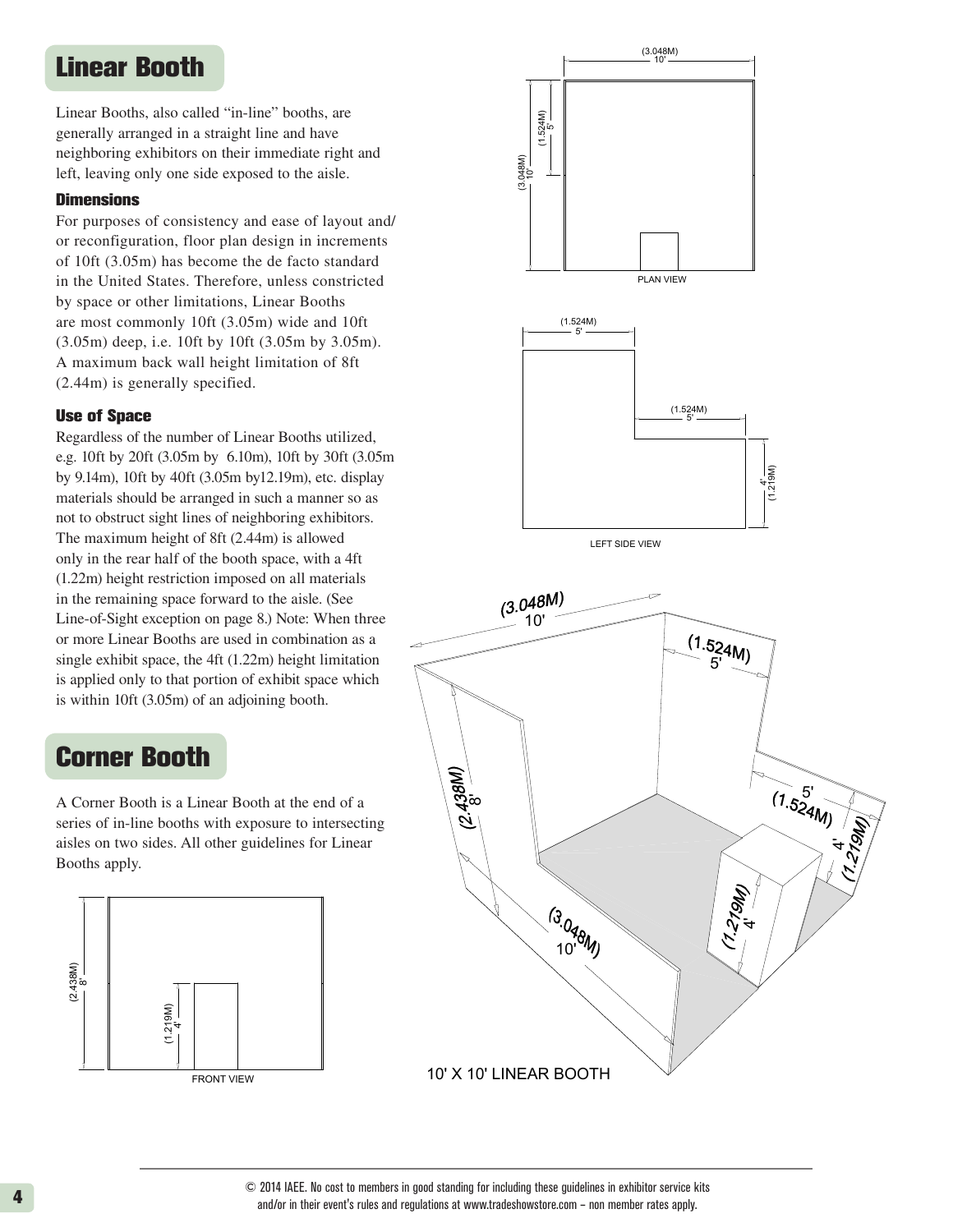## Perimeter Booth

A Perimeter Booth is a Linear Booth that backs<br>to an outside wall of the exhibit facility rather<br>than to another exhibit. )<br>) to an outside wall of the exhibit facility rather than to another exhibit.

#### n<br>. Dimensions and Use of Space

All guidelines for Linear Booths apply to Perimeter Booths except that the typical maximum back wall height is 12ft (3.66m).



 $\ddot{\phantom{0}}$ 

(1.524M)

ī۵

(1.524M)

(3.048M)

10'

10' X 10' PERIMETER BOOTH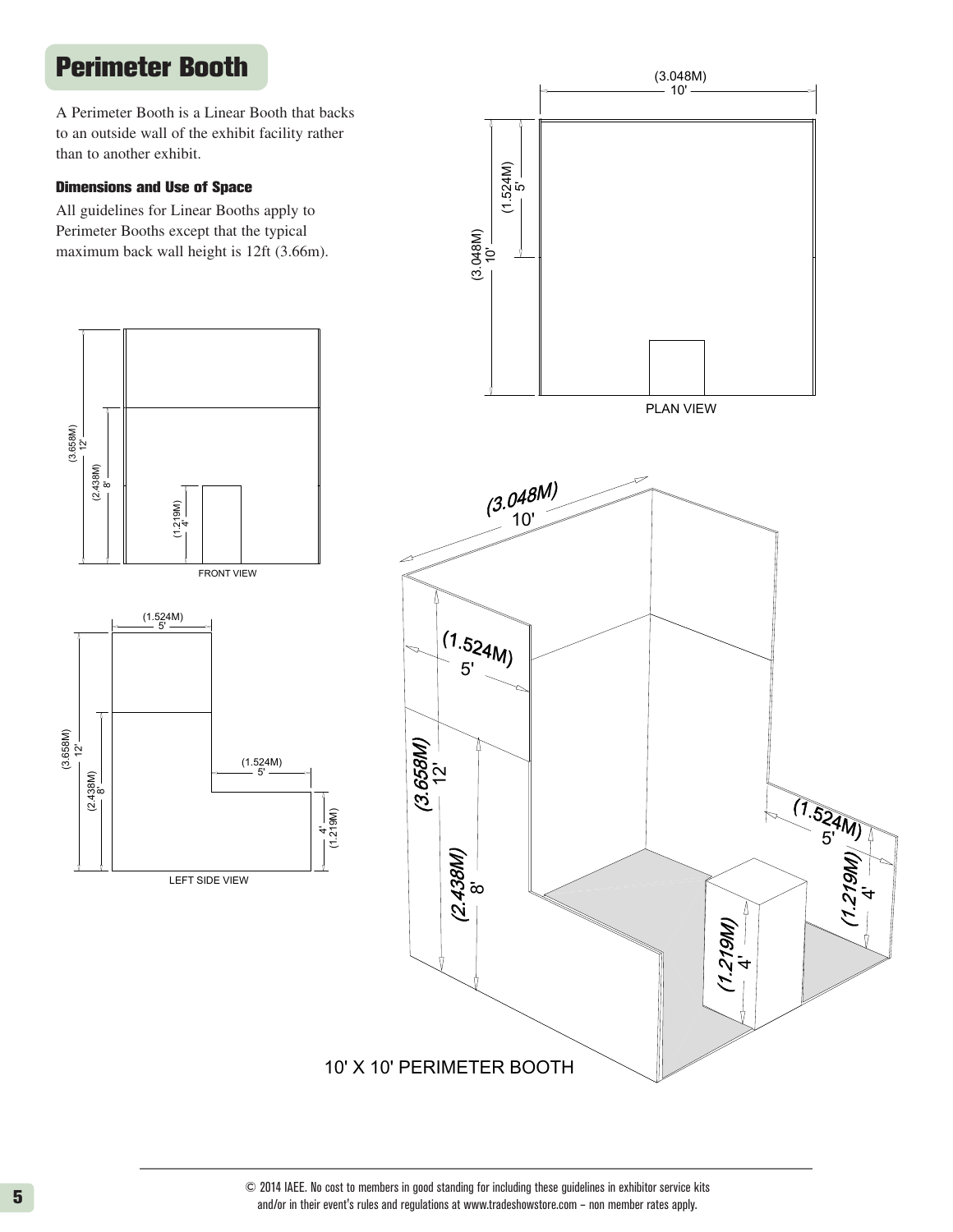### End-cap Booth

An End-cap configuration is essentially an in-line (linear) booth placed in the position of a Peninsula or Split Island. For shows that have Fennisula or Split Island. For shows that have<br>Line-of-Sight rules and not cubic content, this configuration must follow the dimensions below. For shows that have cubic content rules, the  $\frac{1}{2}$ space may be used without restriction. t re  $W$ 

#### **Dimensions**

ELSI A

. 4

<u>'</u>

)M4840.3(

ເດ

)M425.5

 $\sim$ 

End-cap Booths are generally 10ft (3.05m) deep by 20ft (6.10m) wide. The maximum back wall height allowed is 8ft (2.44m) and the maximum back-wall width allowed is 10ft (3.05m) at the center of the back-wall with a maximum 5ft (1.52m) height on the two side aisles. Within 5' of the 2 side aisles, the maximum height for any display materials is 4'.

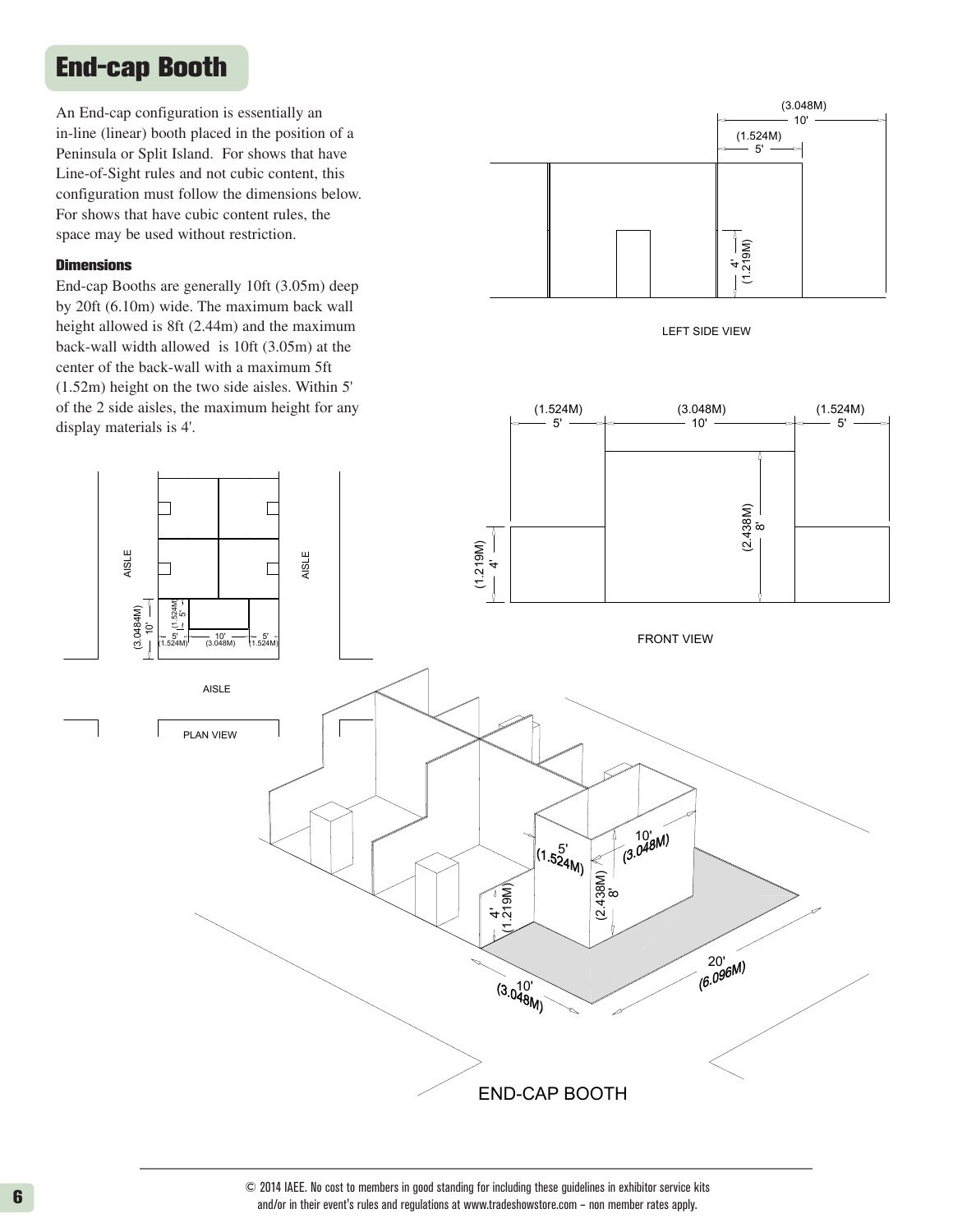### Peninsula Booth

A Peninsula Booth is exposed to aisles on three sides, and comprised of a minimum of four booths. There are two types of Peninsula Booths: (a) one which backs to Linear Booths, and (b) one which backs to another Peninsula Booth and is referred to as a "Split Island Booth."

#### **Dimensions**

Line-of-Sight exception on page 8.) A typical maximum<br>height range allowance is 16ft to 20ft (4.88m to 6.10m),  $\lambda$  Linear Booths, the back wall is restricted to 4ft (1.22m) ten feet  $(10^{\circ})$   $(3.05m)$  from adjacent booths. Double-sided signs, logos and graphics shall be set back line of sight for the adjoining Linear Booths. (See  $\frac{1}{2}$ Line-of-Sight exception on page 8.) A typical maximum A Peninsula Booth is usually 20ft by 20ft (6.10m by 6.10m) or larger. When a Peninsula Booth backs up to two high within 5ft (1.52m) of each aisle, permitting adequate including signage for the center portion of the back wall.



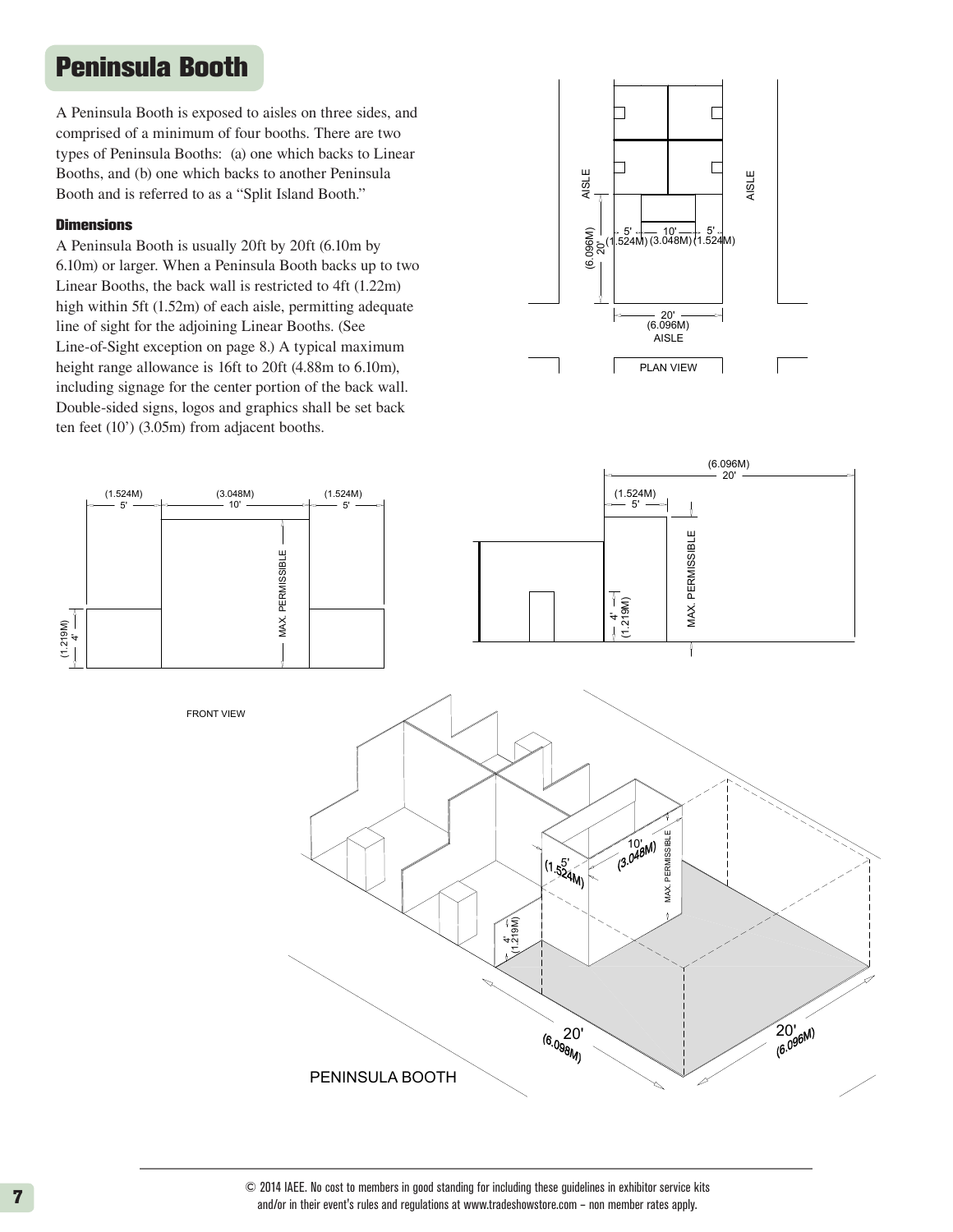## Split Island Booth

to the maximum allowable height, without any back wall Line-of-Sight restrictions. A typical maximum back ten feet  $(10')$   $(3.05m)$  from adjacent booths.  $^{\prime}$ including signage. The entire cubic content of the space A Split Island Booth is a Peninsula Booth which shares height range allowance is 16ft to 20ft  $(4.88 \text{ m to } 6.10 \text{ m})$ , a common back wall with another Peninsula Booth. The entire cubic content of this booth may be used, up may be used up to the maximum allowable height. Double-sided signs, logos and graphics shall be set

20'



### SPLIT ISLAND BOOTH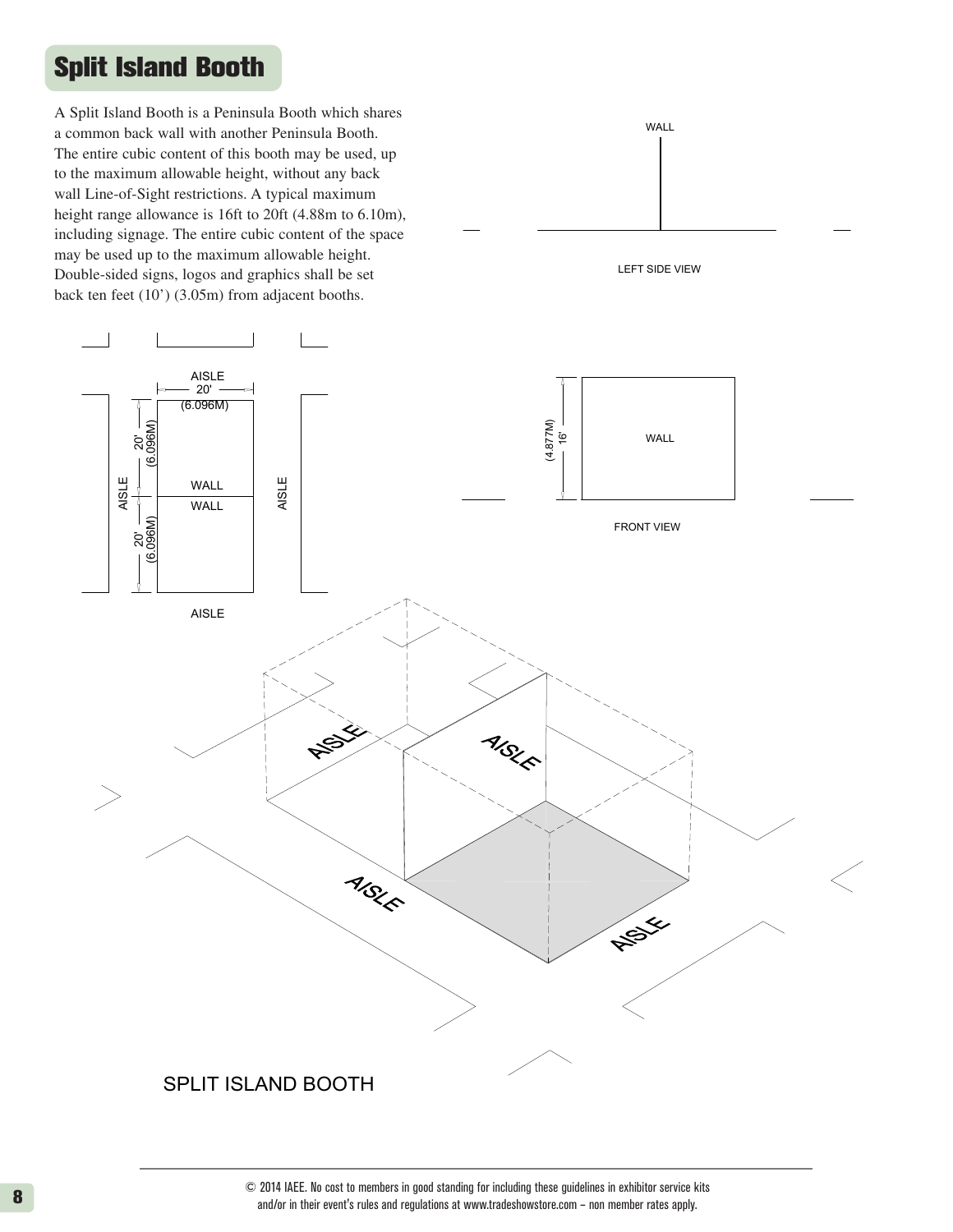## Island Booth

An Island Booth is any size booth exposed to aisles on all four sides.

#### **Dimensions**

or larger, although it may be configured differently.

#### Use of Space

(4.877M)

The entire cubic content of the space may be used up to the maximum allowable height, which is usually a range of 16ft to 20ft (4.88m to 6.10m), including signage.

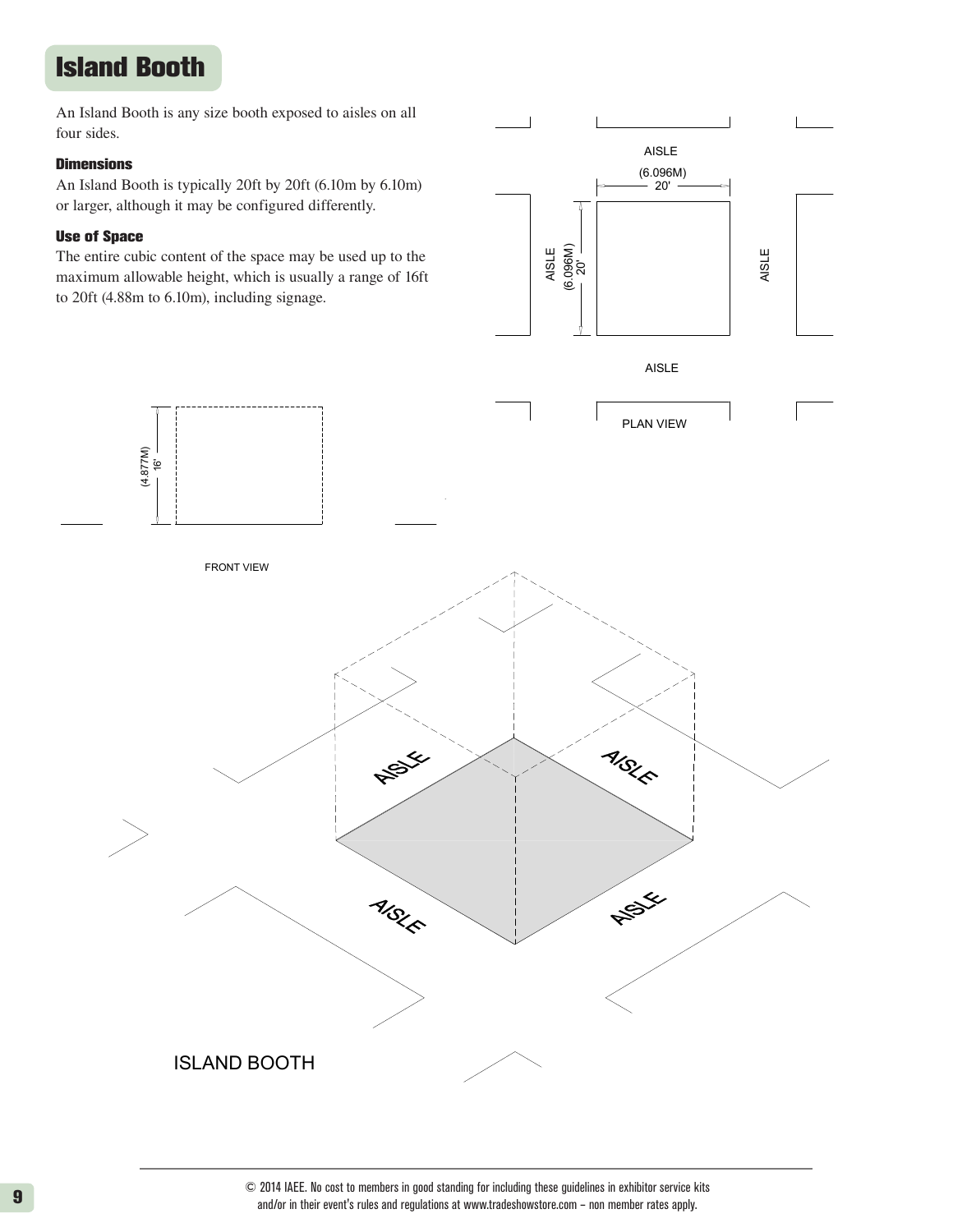## Extended Header Booth 20ft (6.10m) or Longer

An Extended Header Booth is a Linear Booth 20ft (6.10m) or longer with a center extended header.

#### Dimensions and Use of Space

 $\rm \ddot{\infty}$ 

(2.438M)

ith<br>se<br>Jine All guidelines for Linear Booths apply to Extended Header Booths, except that the center extended header has a maximum height of 8ft (2.44m), a maximum width of 20 percent of the length of the booth, and a maximum depth of 9ft (2.7m) from the back wall.



10' X 20' EXTENDED HEADER BOOTH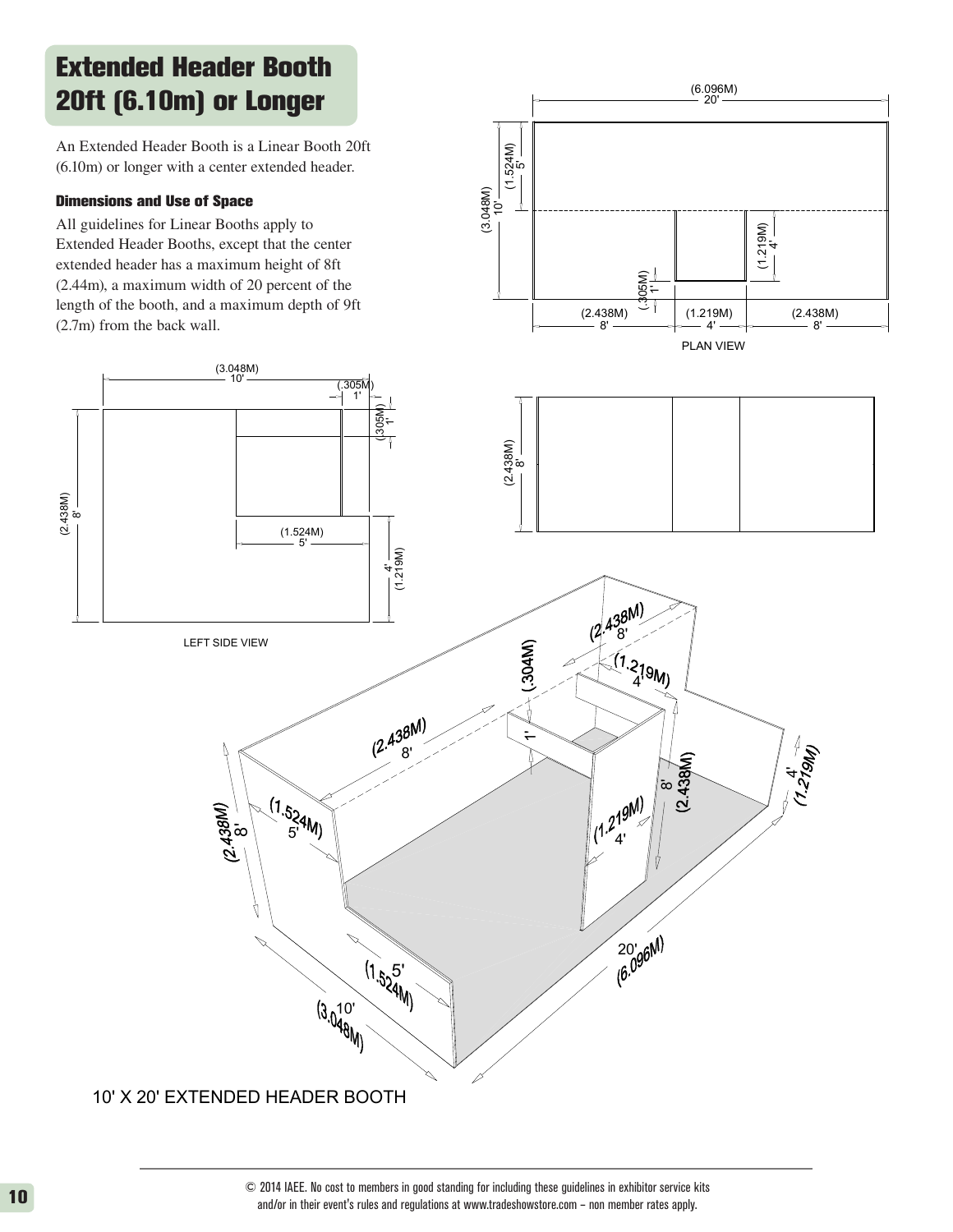## Other Important Considerations

#### Canopies and Ceilings

Canopies, including ceilings, umbrellas and canopy frames, can be either decorative or functional (such as to shade computer monitors 5' from ambient light or to allow for hanging products). Canopies for Linear or Perimeter Booths should comply with Line-of-Sight requirements. (See "Use of Space" for Linear or Perimeter Booths). requirements. (See "Use of Space" for Linear or Perimeter Booths).  $\overline{1}$ 

The bottom of the canopy should not be lower than 7ft (2.13m) from the floor within 5ft (1.52m) of any aisle. Canopy supports should be no wider than three inches 3in (.08m). This applies to any booth configuration that has a sight line restriction, such as a Linear Booth. Fire and safety regulations in many facilities strictly govern the use of canopies, ceilings and other similar coverings. Check with the appropriate local agencies prior to determining specific exhibition rules.



#### Hanging Signs & Graphics

Most exhibitions and events rules allow for Hanging Signs and Graphics in all standard Peninsula and Island Booths, usually to a maximum height range of 16ft to 20ft (4.88m to 6.10m) from the top of the sign, or as determined by the show organizer. End-cap Booths do not qualify for Hanging Signs and Graphics. The distance is measured from the floor to the top of the sign. Whether suspended from above, or supported from below, they should comply with all ordinary use-of-space requirements. For example, the highest point of any sign should not exceed the maximum allowable height for the booth type. 8' c<br>b (1.219M) PLAN VIEW

Hanging Signs and Graphics should be set back 10ft (3.05m) from adjacent booths and be directly over contracted space only. 4'

Approval for the use of Hanging Signs and Graphics, at any height, should be received from the exhibitions or events organizer at least 60 days prior to installation. Variances may be issued at the exhibitions or events management's discretion. Drawings should be available for inspection.

#### **Towers**

A Tower is a free-standing exhibit component separate from the main exhibit fixture. The height restriction is the same as that which applies to the appropriate exhibit space configuration being used.

Towers in excess of 8ft (2.44m) should have drawings available for inspection. Fire and safety regulations in many facilities strictly govern the use of Towers. A building permit or safety lines may be required.

#### Multi-story Exhibit

A Multi-story Exhibit is a booth where the display fixture includes two or more levels. In many cities, a Multi-story Exhibit requires prior approval by the exhibit facility, and/or relevant local government agency, as well as show management because it is deemed to be a "structure" for building purposes. The city building department generally needs to issue a building permit based on an application and drawings prepared and submitted by a licensed architect or engineer. Exhibitors should obtain local building regulations early on to ensure that all time constraints are met. Exhibitions and events organizers should be prepared to assist exhibitors in this application process.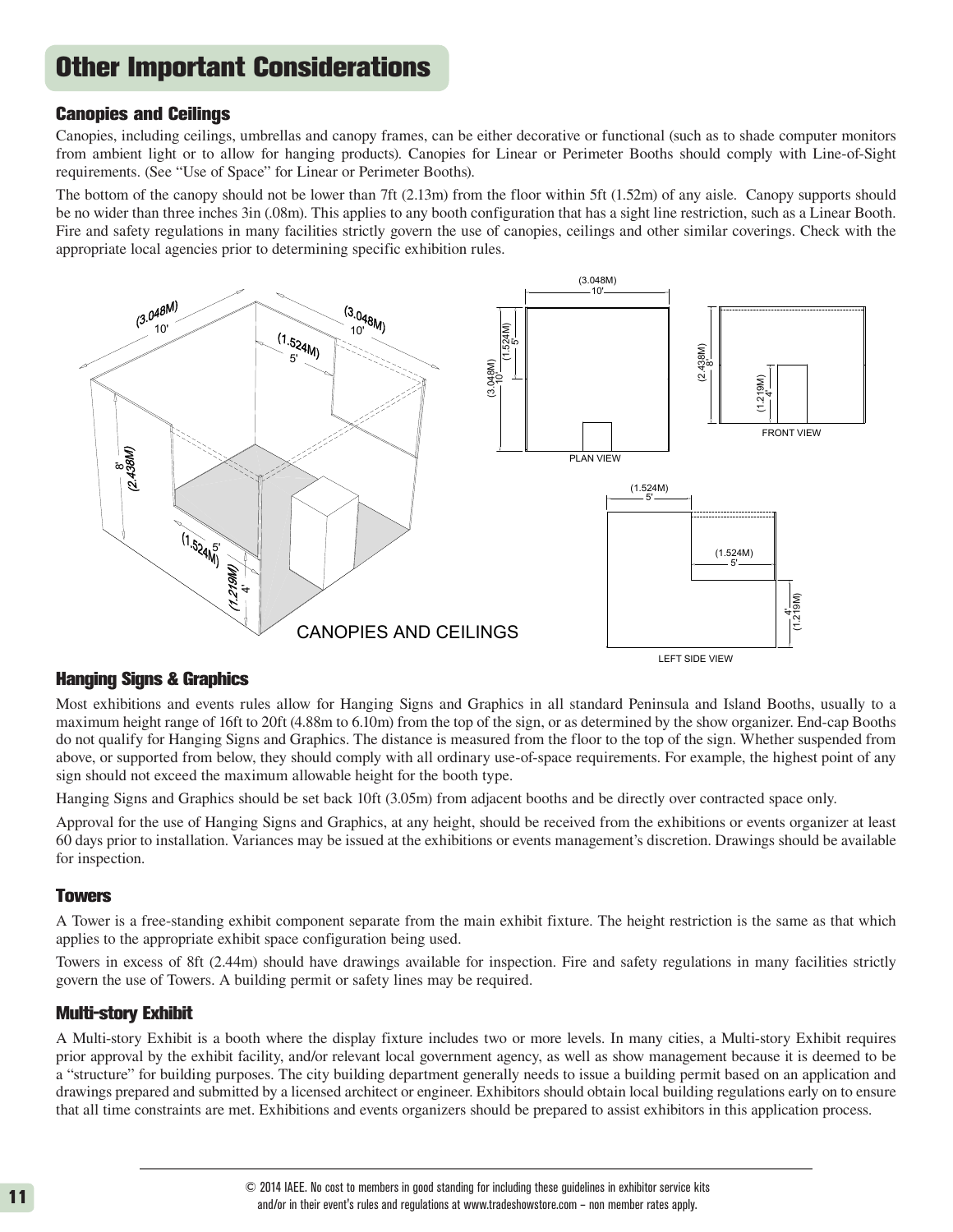## Issues Common To All Booth Types

#### Americans with Disabilities Act (ADA)

All exhibiting companies are required to be in compliance with the Americans with Disabilities Act (ADA), and are encouraged to be sensitive, and as reasonably accommodating as possible, to attendees with disabilities. Information regarding ADA compliance is available from the U.S. Department of Justice ADA Information Line (800) 514-0301, and from the ADA website at www.ada.gov. Some examples of how to design an exhibit for ADA compliance:

- Make exhibits wheelchair accessible by ramping raised exhibit flooring without extending a ramp into the aisle. Note: a standard wheelchair ramp should have a grade no steeper than 1:12. This means that for every inch of rise (change in height), there should be 12 inches of run (change in length)
- Ramp the entry or use hydraulic lifts to trailer exhibits
- Avoid double-padded plush carpet to ease mobility device navigation
- Provide the same attendee experience on both levels of a two-story exhibit
- Offer a signer or other auxiliary hearing-impaired apparatus for sound presentations or have a printed copy of the presentation available
- Run an audio presentation for people with sight problems
- Arrange touch screen displays at a height to accommodate a person sitting in a wheelchair

To avoid heavy fines by the U. S. Department of Justice, exhibitors must adhere to the ADA rules. Exhibits are not exempt from ADA compliance.

#### Structural Integrity

All exhibit displays should be designed and erected in a manner that will withstand normal contact or vibration caused by neighboring exhibitors, hall laborers, or installation/dismantling equipment, such as fork lifts. Displays should also be able to withstand moderate wind effects that may occur in the exhibit hall when freight doors are open. Refer to local building codes that regulate temporary structures.

It is recommended that all 20ft by 20ft (6.10m by 6.10m) and over exhibits require a drawing, plans or renderings, preferably digital, to be submitted to the show organizer, and to the show's general service contractor.

Exhibitors should ensure that any display fixtures such as tables, racks, or shelves are designed and installed properly to support the product or marketing materials to be displayed.

#### Flammable and Toxic Materials

All materials used in display construction or decorating should be made of fire retardant materials and be certified as flame retardant. Samples should also be available for testing. Materials that cannot be treated to meet the requirements should not be used. A flame-proofing certificate should be available for inspection. Exhibitors should be aware of local regulations regarding fire/safety and environment which must be adhered to.

Exhibitors should dispose of any waste products they generate during the exhibition in accordance with guidelines established by the Environmental Protection Agency and the facility.

#### **Storage**

Fire regulations in most exhibit facilities prohibit storing product, literature, empty packing containers, or packing materials behind back drapes or under draped tables. In most cases, however, exhibitors may store a limited supply of literature or product appropriately within the booth area, so long as these items do not impede access to utility services, create a safety problem, or look unsightly.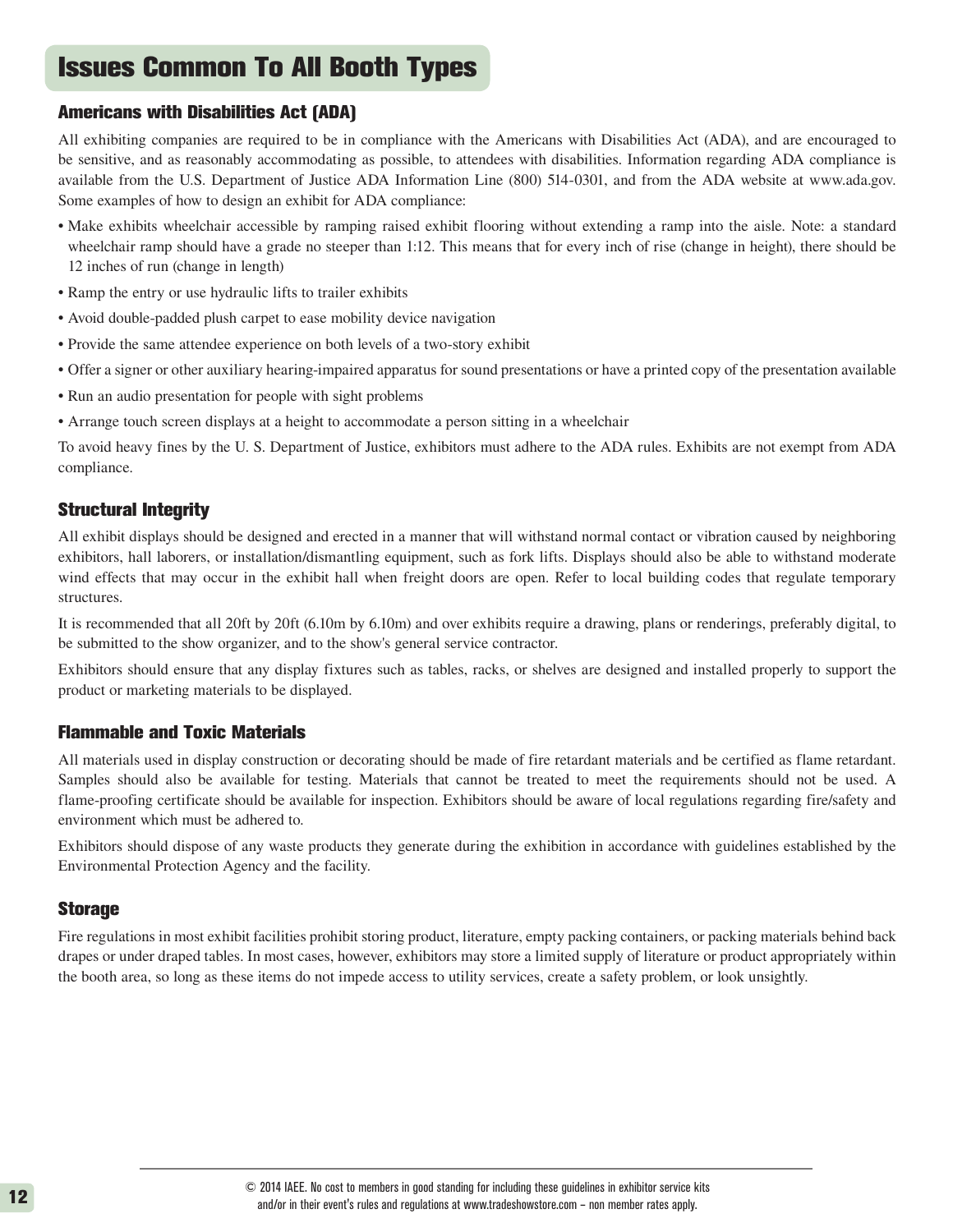### Issues Common To All Booth Types *(continued)*

#### **Electrical**

Every exhibit facility has different electrical requirements. However, minimum guidelines are suggested:

- All 110-volt wiring should be grounded three-wire.
- Wiring that touches the floor should be "SO" cord (minimum 14-gauge/three-wire) flat cord, which is insulated to qualify for "extra hard usage."
- Cord wiring above floor level can be "SJ" which is rated for "hard usage."
- Using zip cords, two-wire cords, latex cords, plastic cords, lamp cords, open clip sockets, and two-wire clamp-on fixtures is not recommended and is often prohibited. Cube taps should be prohibited.
- Power strips (multi-plug connectors) should be UL approved, with built-in over-load surge protectors.

### **Lighting**

Exhibitors should adhere to the following suggested minimum guidelines when determining booth lighting:

- No lighting, fixtures, lighting trusses, or overhead lighting are allowed outside the boundaries of the exhibit space. Exhibitors intending to use hanging light systems should submit drawings to exhibition management for approval.
- Lighting, including gobos, should be directed to the inner confines of the booth space. Lighting should not project onto other exhibits or exhibition aisles.
- Lighting that is potentially harmful, such as lasers, ultraviolet lights or flashing or strobe lights that can trigger photosensitive epilepsy should comply with facility rules and be approved in writing by exhibition management.
- Lighting that spins, rotates, pulsates, and other specialized lighting effects should be in good taste and not interfere with neighboring exhibitors or otherwise detract from the general atmosphere of the event.
- LED lights can be very bright yet generally generate less heat.
- Currently, some convention facilities are not allowing certain types of quartz halogen lighting fixtures in exhibits due to potential fire hazards. Check with exhibition management.
- Reduced lighting for theater areas should be approved by the exhibition organizer, the utility provider, and the exhibit facility.

#### **Demonstrations**

As a matter of safety and courtesy to others, exhibitors should conduct sales presentations and product demonstrations in a manner which assures all exhibitor personnel and attendees are within the contracted exhibit space and not encroaching on the aisle or neighboring exhibits. It is the responsibility of each exhibitor to arrange displays, product presentation, audio visual presentations, and demonstration areas to ensure compliance. Exhibitors should be aware of local regulations regarding fire/safety and environment which must be adhered to.

Special caution should be taken when demonstrating machinery or equipment that has moving parts, cooking equipment with an open flame, or any product that is otherwise potentially dangerous. Exhibitors should establish a minimum setback of 3ft (.91m) and/or install hazard barriers as necessary to prevent accidental injury to spectators. Additionally, demonstrations should only be conducted by qualified personnel.